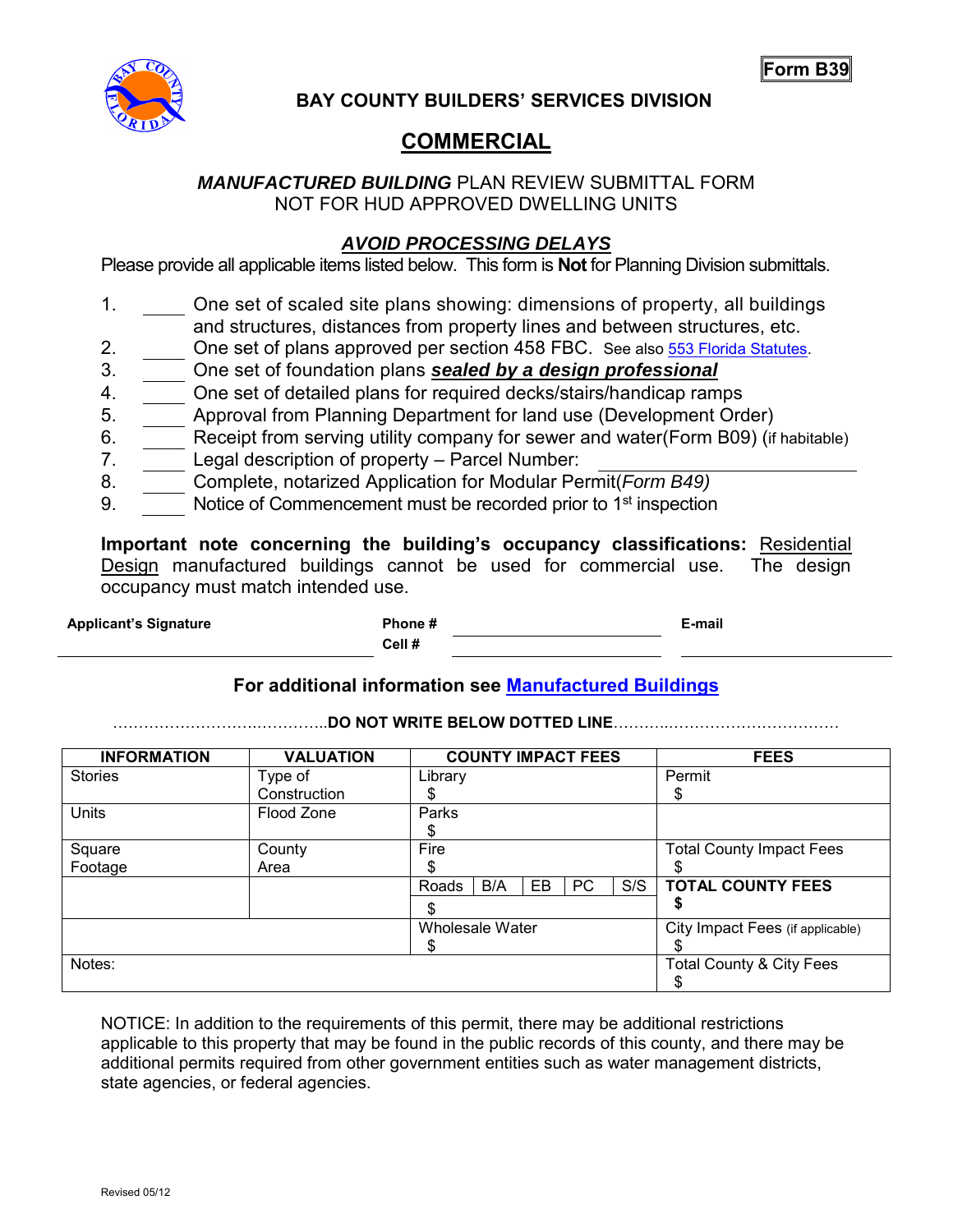

#### **APPLICATION FOR MANUFACTURED BUILDING Bay County Builders' Services Division**

6840 W. 11th Street, Panama City, FL 32401, Phone: (850) 248-8350 Fax: (850) 248-8384

**NOTE: IF 180 DAYS ELAPSE WITHOUT AN INSPECTION, THIS PERMIT EXPIRES AND WLL HAVE** 

## **TO BE REPURCHASED**

| Date:                                                                                                                                                                                                                                                                                                         | Permit Number:<br><u> 1980 - Andrea Andrew Maria (h. 1980).</u>                                      |                                                                                                                       |  |  |
|---------------------------------------------------------------------------------------------------------------------------------------------------------------------------------------------------------------------------------------------------------------------------------------------------------------|------------------------------------------------------------------------------------------------------|-----------------------------------------------------------------------------------------------------------------------|--|--|
| <b>OWNER'S NAME:</b>                                                                                                                                                                                                                                                                                          | <u> 1989 - Johann Barbara, martin din shekara 1989 - André a Santana (b. 1989)</u>                   |                                                                                                                       |  |  |
| Address:                                                                                                                                                                                                                                                                                                      |                                                                                                      |                                                                                                                       |  |  |
| <b>CONTRACTOR'S NAME:</b>                                                                                                                                                                                                                                                                                     |                                                                                                      |                                                                                                                       |  |  |
| Address:                                                                                                                                                                                                                                                                                                      |                                                                                                      |                                                                                                                       |  |  |
|                                                                                                                                                                                                                                                                                                               | State License #: ________________________________Competency Card: __________________________________ |                                                                                                                       |  |  |
|                                                                                                                                                                                                                                                                                                               |                                                                                                      |                                                                                                                       |  |  |
| Parcel ID Number (Required):<br>Florida Tracking No. from <b>DBPR</b> web site for Manufactured Buildings: <b>Conservation Conservation</b>                                                                                                                                                                   |                                                                                                      | <u> 1989 - Johann Barn, mars ann an t-Amhain Aonaich an t-Aonaich an t-Aonaich an t-Aonaich an t-Aonaich an t-Aon</u> |  |  |
|                                                                                                                                                                                                                                                                                                               | If Construction/Job Site Trailer - STOP HERE - Sign Owner/Agent or Contractor Affidavit below        |                                                                                                                       |  |  |
| <b>DESCRIPTION of DCA MODULAR (check one):</b><br>Commercial:                                                                                                                                                                                                                                                 | Residential:                                                                                         | Construction/Job Site Trailer:                                                                                        |  |  |
| Cost of foundation<br>$\frac{1}{2}$                                                                                                                                                                                                                                                                           |                                                                                                      |                                                                                                                       |  |  |
| State cost of all decks, stairs, and handicap ramps \$                                                                                                                                                                                                                                                        |                                                                                                      |                                                                                                                       |  |  |
| no work or installation has commenced prior to the issuance of a permit and that all work will be<br>performed to meet the standards of all laws regulating construction in this jurisdiction. I understand that<br>a separate permit must be secured for electrical work.<br><b>Owner or Agent Affidavit</b> |                                                                                                      |                                                                                                                       |  |  |
| (Print Owner or Agent Name)                                                                                                                                                                                                                                                                                   |                                                                                                      | (Signature of Owner or Agent)                                                                                         |  |  |
| <b>STATE OF FLORIDA</b><br><b>COUNTY OF BAY</b>                                                                                                                                                                                                                                                               |                                                                                                      |                                                                                                                       |  |  |
|                                                                                                                                                                                                                                                                                                               |                                                                                                      |                                                                                                                       |  |  |
| by $\overline{\phantom{a}}$                                                                                                                                                                                                                                                                                   |                                                                                                      |                                                                                                                       |  |  |
| Personally Known ______ OR Produced Identification _____<br>Type of Identification Produced________________                                                                                                                                                                                                   |                                                                                                      | (Signature of Notary Public - State of Florida)<br>(Notary Stamp or Seal)                                             |  |  |
| <b>Contractor Affidavit</b>                                                                                                                                                                                                                                                                                   |                                                                                                      |                                                                                                                       |  |  |
| (Print Contractor Name)<br><b>STATE OF FLORIDA</b><br><b>COUNTY OF BAY</b>                                                                                                                                                                                                                                    |                                                                                                      | (Signature of Contractor)                                                                                             |  |  |
| by $\overline{\phantom{a}}$                                                                                                                                                                                                                                                                                   |                                                                                                      |                                                                                                                       |  |  |
|                                                                                                                                                                                                                                                                                                               |                                                                                                      |                                                                                                                       |  |  |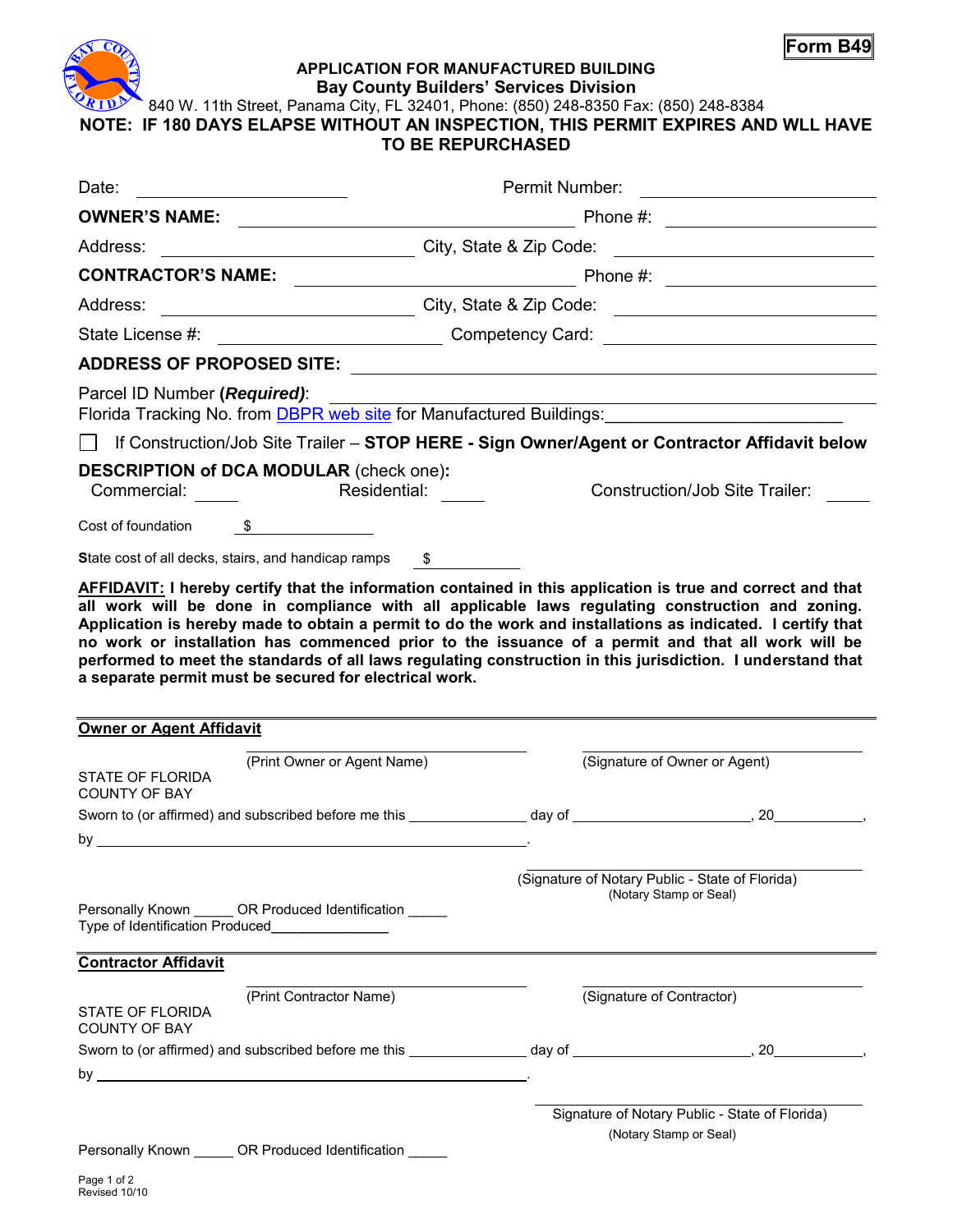**NOTE:** Final approval on the septic tank from Bay County Health Department is required to be submitted to Builders' Services Division before a Final DCA Modular Inspection will be made.

**NOTICE:** Bay County Builders' Services Division does not have the authority to enforce deed restrictions or covenants on properties. You are advised to check for any restrictions that may affect your property.

**NOTICE:** In addition to the requirements of this permit, there may be additional restrictions applicable to this property that may be found in the public records of this county, and there may be additional permits required from other government entities such as water management districts, state agencies, or federal agencies.

……………………….…………..**DO NOT WRITE BELOW DOTTED LINE**………..………………………………

| Zoning: | Flood Zone: |
|---------|-------------|
|---------|-------------|

Application Approved By:  $\blacksquare$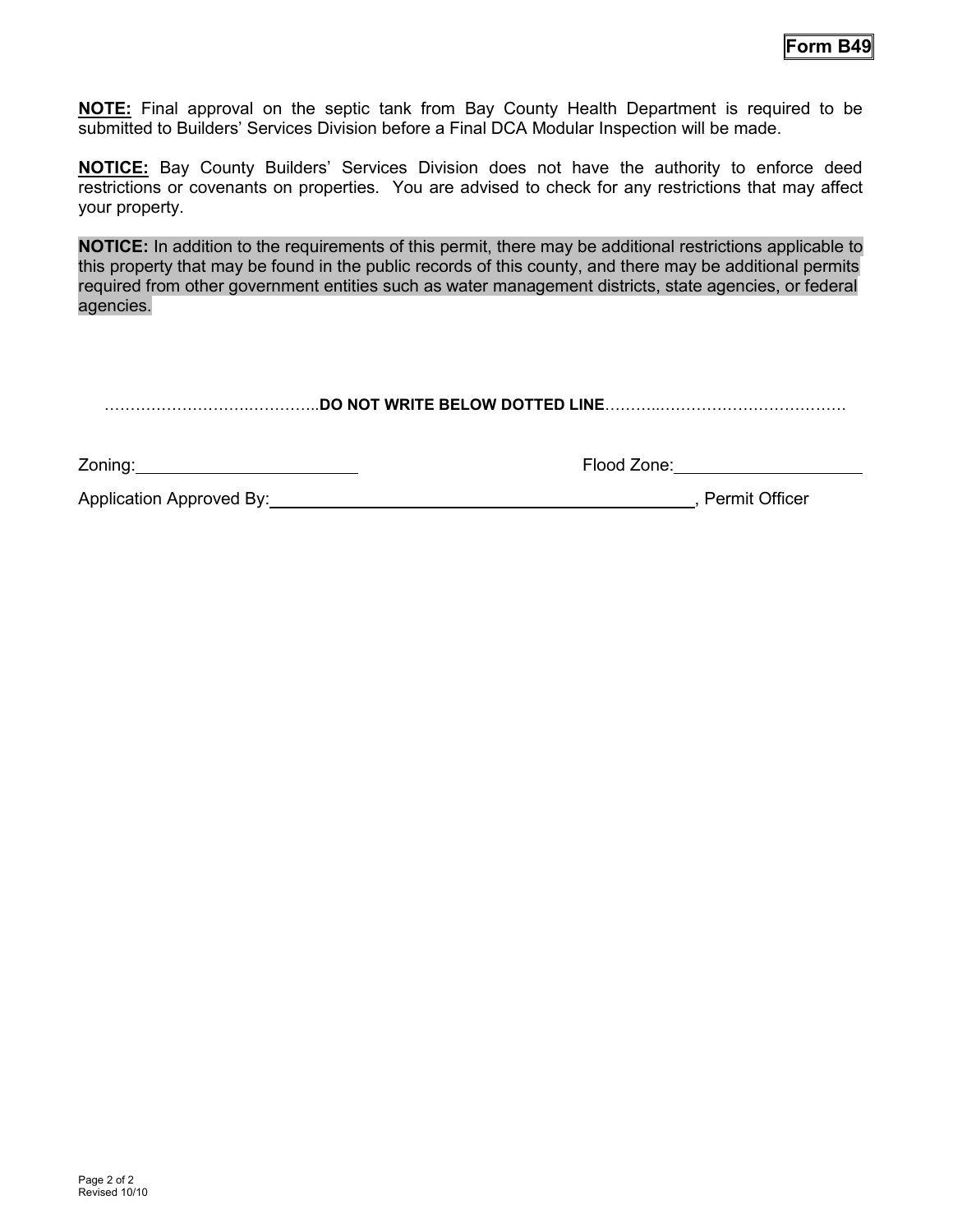

**Form B09** 

**BAY COUNTY BUILDERS' SERVICES DIVISION** 

# **STATEMENT FOR WATER**

## Site Address:

Please initial the boxes below that are applicable

**WELL** A working potable water well located on the site which will be used water supply to the structure. (no public utilities are available)

**SEPTIC TANK** A new or existing septic system located on the site will be used. (Provide a current septic permit or existing system letter from the Bay County Health Department before building permit can be issued.

**PUBLIC UTILITIES – WATER** Are available and will utilized for water to the structure. (Provide water receipt from serving utility company indicating available service and that all tap fees and impact fees have been paid)

**PUBLIC UTILITIES – SEWER** Are available and will be utilized for sewer to the structure. (Provide sewer receipt from serving utility company indicating available services and that all tap fees have been paid)

Owner/Agent/Contractor Signature

Date

 $\overline{a}$ 

 $\overline{a}$